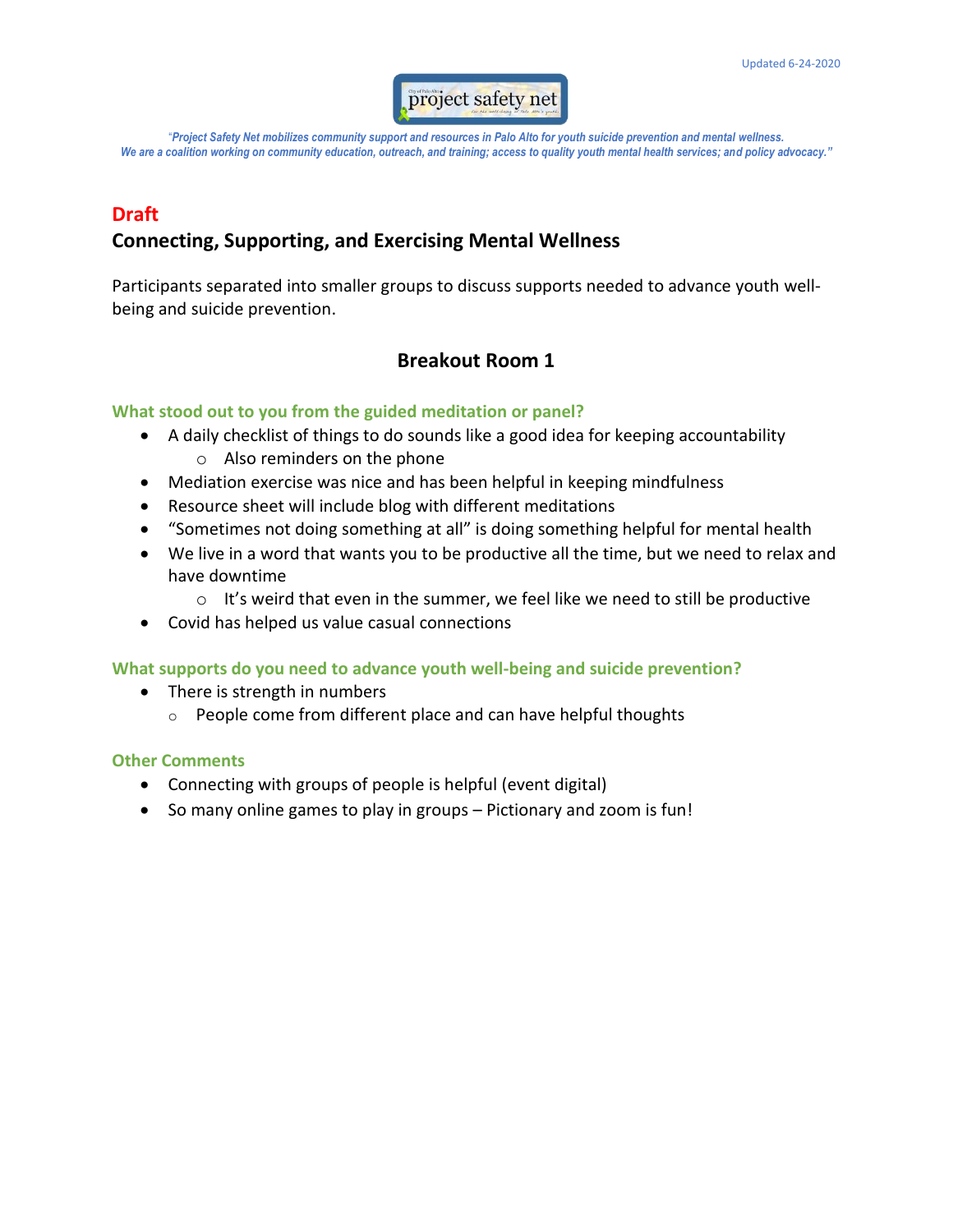

# **Breakout Room 2**

### **What stood out to you from the guided meditation or panel?**

- Lisa Miller messages
	- $\circ$  (Adult) and her experiences with mental health, and it's not something you just face as youth, mental health is something you sustain throughout your entire life. What provides support and makes you happy is always relevant.
- Hearing all different perspectives despite similar SIP situations, different ways to stay productive, keep up with friends, dealing with the situation at hand, etc.
- Using animals as coping and pillar of support during quarantine
- Multiple ways to help out
- Opportunities rather than thinking "2020 sucks"
- Introspection, finding out more about oneself and opportunities that SIP has provided for mental health, realizing that one may be socially motivated and finding alternatives
- Adults: burning out from shelter in place, hearing different perspectives. Introspective. Challenging & reminding to care for myself. Learned some new tips from others, especially among young people
- SIMILAR EXPERIENCES IN QUARANTINE
- Before quarantine had to have a full calendar…quarantine taught me that it's ok to take a step back and not be productive, can focus on what want to do and not have to do

## **What supports do you need to advance youth well-being and suicide prevention?**

- Art is a really good way to distract, a reflection of what is going on in your mind. Art can reflect what one is thinking
- Middle school participant support has been good, what I do is reflecting what I do in my mind and reflect what I'm thinking.
- I like writing in school and now writing about what is happening in my life.
- Listening to music, a solo activity that can be done whenever
- I enjoy reading on my own. Look at what characters are doing in their hardship and relate to my own experience. I like reading for myself and not for school.
- More connection with school, can be isolating, need peer support from friends
- Family time is important

## **Other Comments (Looking forward to/ Hope)**

- Continue reading
- Have more time for myself
- Getting ready for college
- See my friends
- Giving hugs and to touch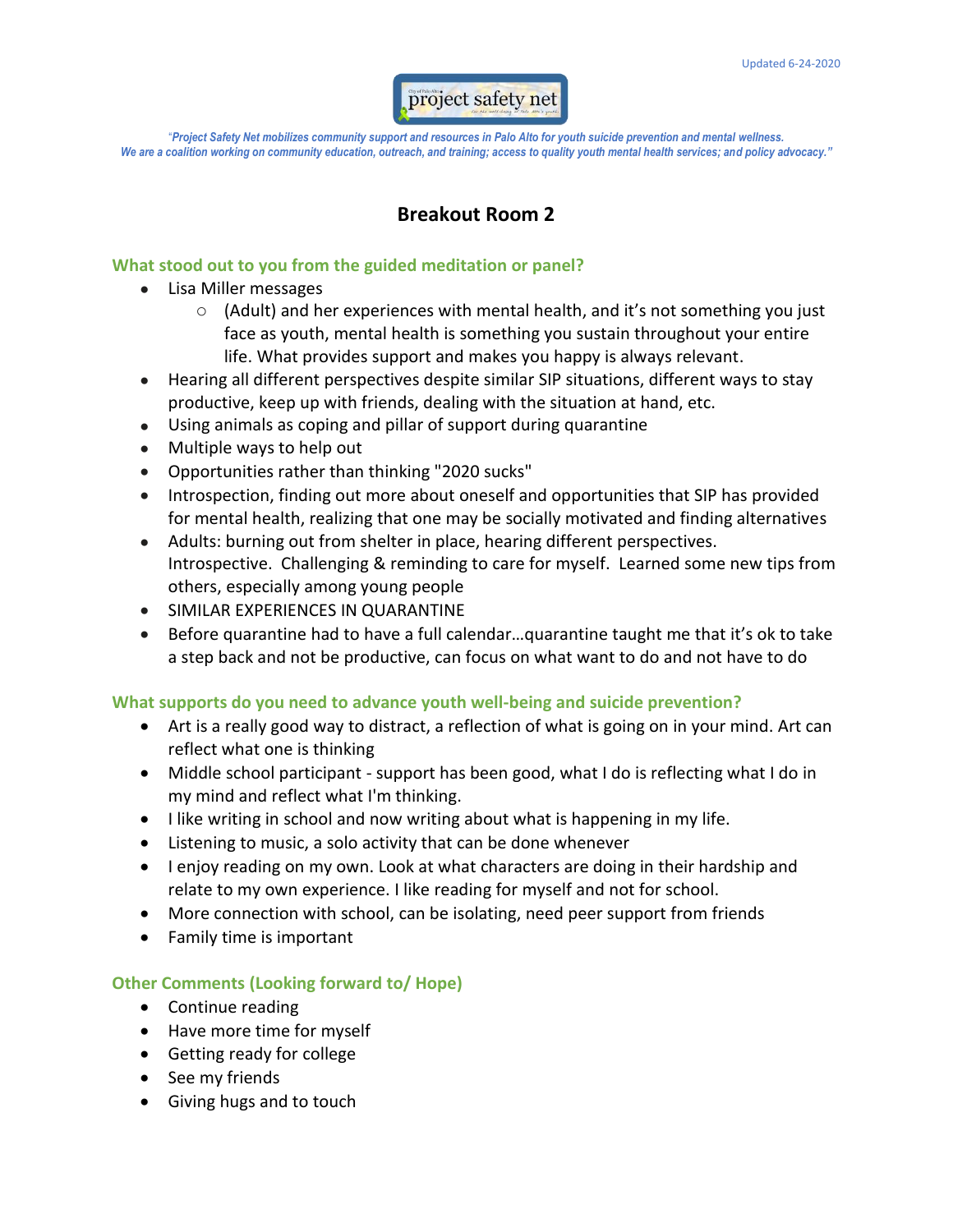

- Lots of freedom to choose what activities to do, easier to focus on several items
- Things are going to be different, school will be able to see everyone at once and having social interaction. Can slowly get back to normal.
- Meeting my friends again and seeing a lot of people out & about
- Going to be more interconnected, check-in with each other, genuinely asking how we are thinking about each other, step up with connect, show care
- More focus on the issue of mental health and break down stigma
- Not sure of any hope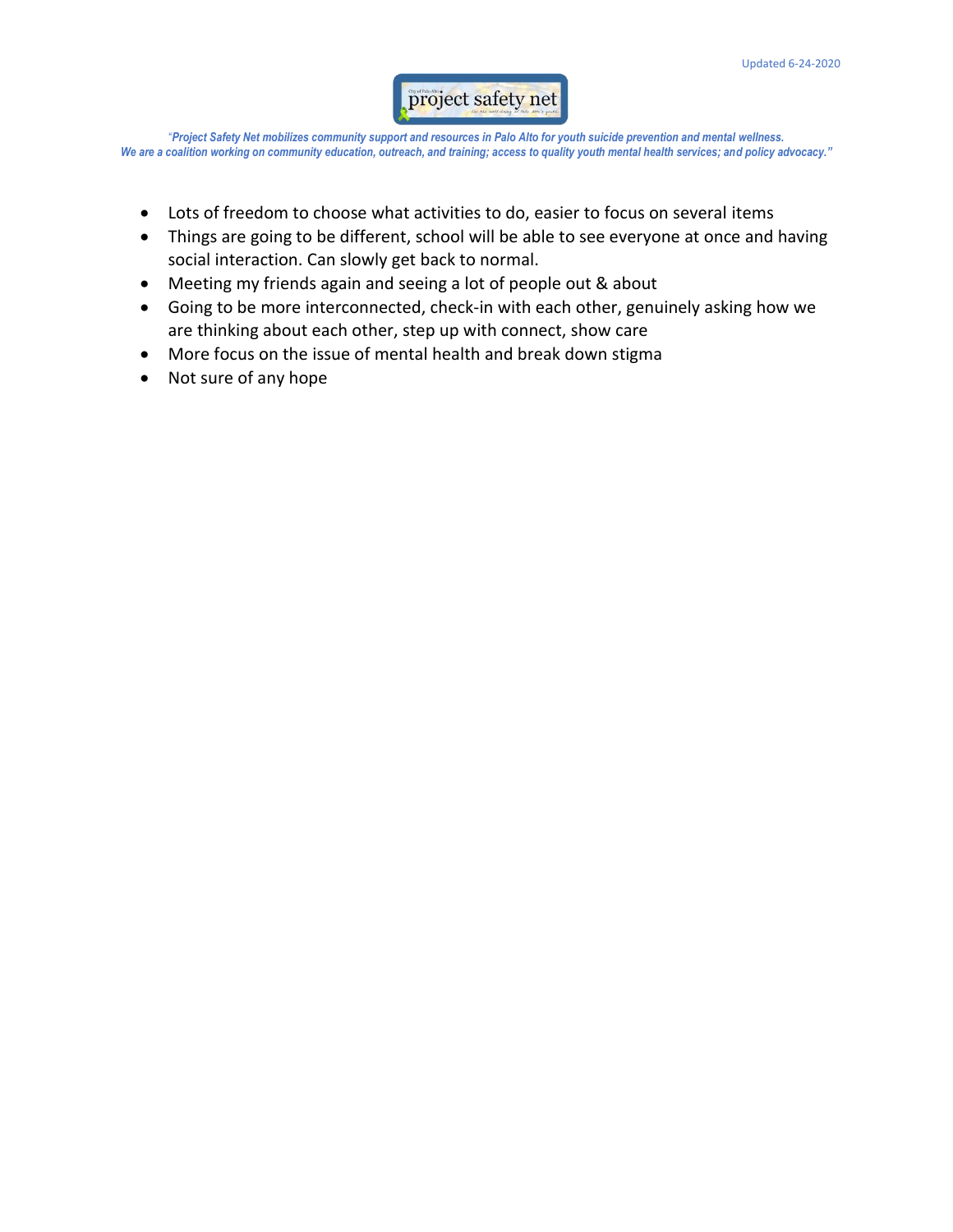

## **Break-out Room 3**

#### **What stood out to you from the guided meditation or panel?**

- Exercising and hanging out with your pet
- Impact of working out regardless of what time you do it, keeping body and mental health in check
- Starting the day off with some fitness
- Friend activities/hiking
- Young people are in the best position to help their peers, how to talk about mental health, where to look for adult support
- Sharing one's own stories and the power of unique voices
- Changes in HS climate with students talking more about mental health

## **The dialogue led to the following discussion comments:**

- MH views vary in different cultures, gaps in generation and how we talk about mental health
- Difficulty in having these conversations in the home with adults
- Differences in the way genders discuss mental health issues/discussing emotions (men less likely to talk about these issues, females more willing to connect)
- Where to start with addressing these gaps?
	- o Use social media, debunk myths, share facts, checking in with others, connecting with individuals (very key in prevention and reaching out to others)

## **What supports do you need to advance youth well-being and suicide prevention?**

- Normalizing getting help, having resource sheets available at schools, should be easily accessible
- Access to therapy for students, effort to publicize resources, students may not know how to access so there should be conscious efforts around this
- Culturally competent counselors, navigating family dynamics